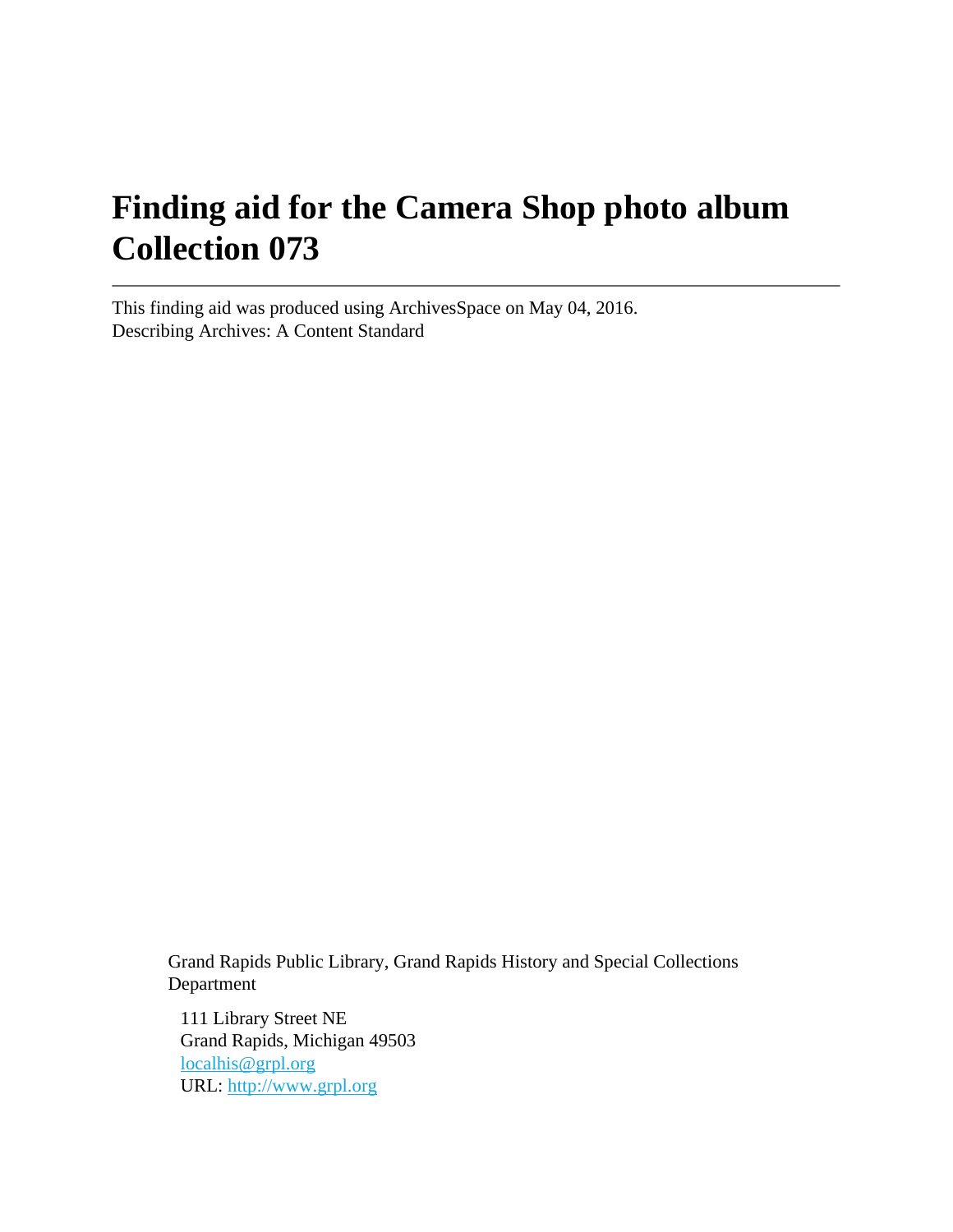# <span id="page-1-0"></span>**Table of Contents**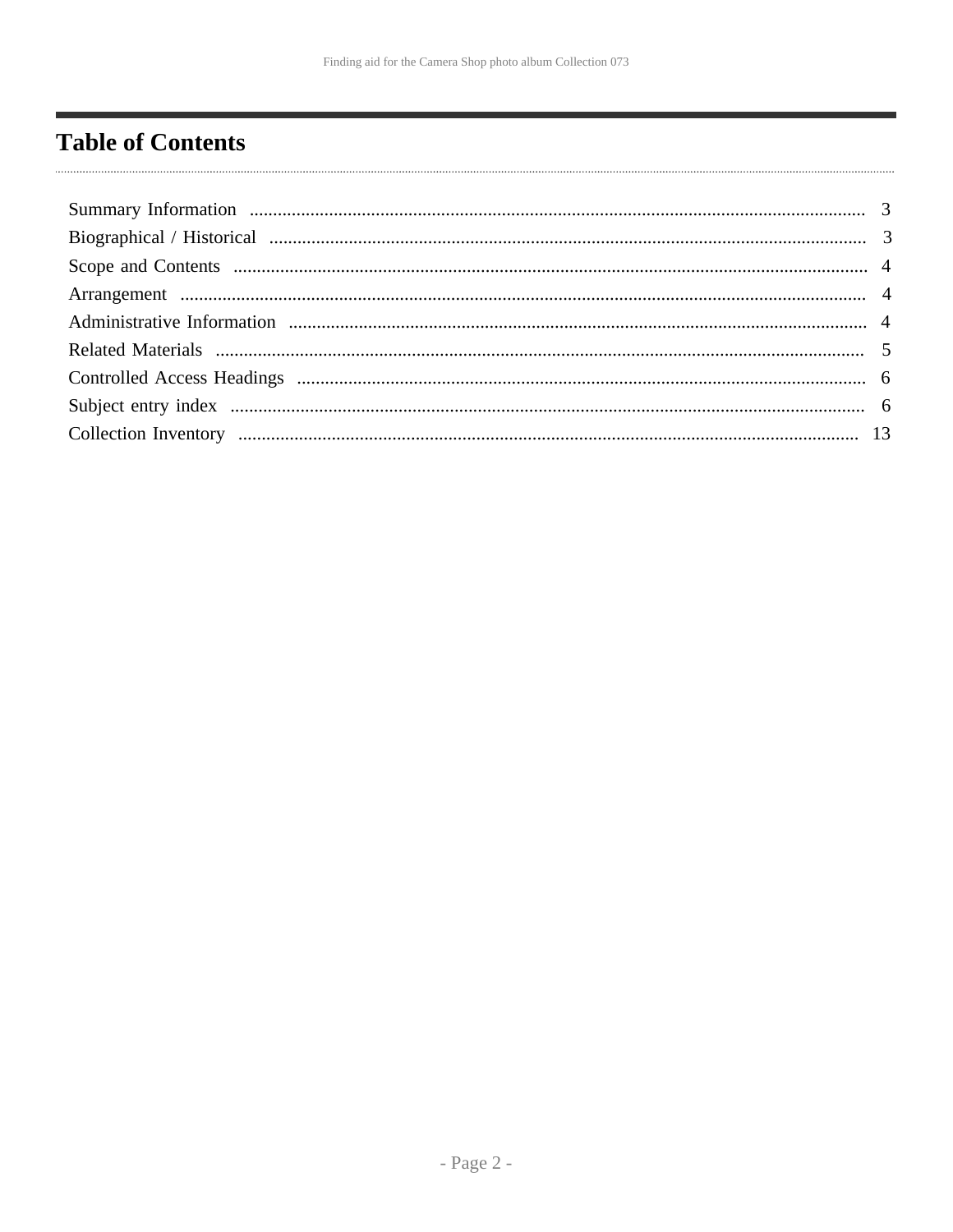## <span id="page-2-0"></span>**Summary Information**

| <b>Repository:</b><br><b>Creator:</b> | Grand Rapids Public Library, Grand Rapids History and Special<br><b>Collections Department</b><br>The Camera Shop (Grand Rapids, Mich.)                                                                                                                                                                                                                                                                                                                                                                                                                    |
|---------------------------------------|------------------------------------------------------------------------------------------------------------------------------------------------------------------------------------------------------------------------------------------------------------------------------------------------------------------------------------------------------------------------------------------------------------------------------------------------------------------------------------------------------------------------------------------------------------|
| <b>Title:</b>                         | Camera Shop photo album                                                                                                                                                                                                                                                                                                                                                                                                                                                                                                                                    |
| ID:                                   | Collection 073                                                                                                                                                                                                                                                                                                                                                                                                                                                                                                                                             |
| Date [inclusive]:                     | 1915                                                                                                                                                                                                                                                                                                                                                                                                                                                                                                                                                       |
| <b>Physical Description:</b>          | 2.25 Linear Feet Two boxes                                                                                                                                                                                                                                                                                                                                                                                                                                                                                                                                 |
| Language of the<br><b>Material:</b>   | English                                                                                                                                                                                                                                                                                                                                                                                                                                                                                                                                                    |
| Abstract:                             | The Camera Shop was formed in 1908 by Walter K. Schmidt<br>(1865-1938) in Grand Rapids, Michigan, to provide photo supplies to<br>the community. Schmidt, a pharmacist by training, used his knowledge<br>of chemicals to run the Camera shop along side his drugstore until<br>1936. The photographs in this collection visually detail the commercial<br>and industrial sector of the Grand Rapids economy in 1915. In<br>addition, images of several substance abuse hospitals, business schools,<br>colleges, public buildings and parks are included. |

**^** [Return to Table of Contents](#page-1-0)

# <span id="page-2-1"></span>**Biographical / Historical**

The Camera Shop was formed in 1908 by Walter K. Schmidt (1865-1938) to provide photo supplies to the community. Schmidt, a Grand Rapids native, graduated from the University of Michigan as a registered pharmacist. He operated a drug store in Grand Rapids under his name and developed a reputation as a chemist and chemical analyst. An amateur photographer, Schmidt combined his chemical knowledge with his hobby to operate the Camera Shop, in addition to his drug store. He retained ownership of the Camera Shop until 1936. At the time of original processing a Camera Shop still existed in Grand Rapids, serving the downtown area, but all of the known photographs which carry the Camera Shop markings come from the era of Schmidt's ownership.

#### **^** [Return to Table of Contents](#page-1-0)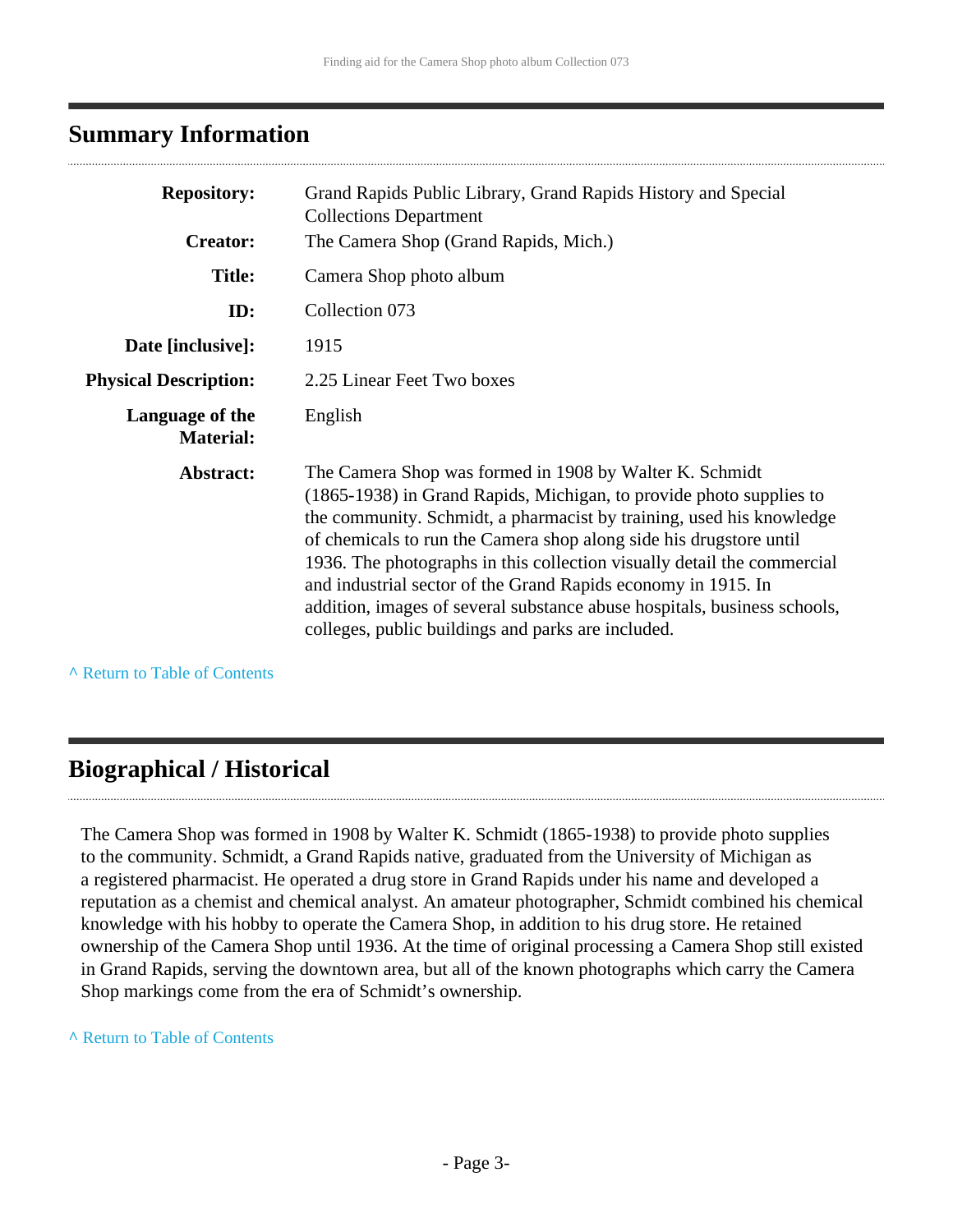# <span id="page-3-0"></span>**Scope and Contents**

The photographs in the collection provide a view of the Grand Rapids, Michigan economic sector in 1915. The images include wholesalers, retailers, manufacturers and a variety of service agencies. Among the views included are furniture factories, florists, dry good merchants, show merchants, laundries, news publishers, moving and storage firms, restaurants, hotels, grocers, business schools, flour mills, public buildings and public parks.

The album appears to have been made by the Camera Shop on a subscription basis for firms whose photos are included in the album. The photos also detail several substance abuse hospitals, business schools, or colleges that flourished during the Progressive Era in Grand Rapids, as well as public buildings in the city and public parks. Other Camera Shop photos are found throughout the Grand Rapids Public Library archival collections, as they were collected for use, and then passed on by their original owners. The original negatives from the Camera Shop are owned by the Public Museum of Grand Rapids.

**^** [Return to Table of Contents](#page-1-0)

## <span id="page-3-1"></span>**Arrangement**

Images do not appear to be listed in numerical order because of the manner in which they were numbered on the oversized mounts. In most cases, two images are described together, with one image number on one side of the mount, and the other image number mounted on the reserve.

**^** [Return to Table of Contents](#page-1-0)

# <span id="page-3-2"></span>**Administrative Information**

#### **Publication Statement**

Grand Rapids Public Library, Grand Rapids History and Special Collections Department

111 Library Street NE Grand Rapids, Michigan 49503 [localhis@grpl.org](mailto:localhis@grpl.org) URL:<http://www.grpl.org>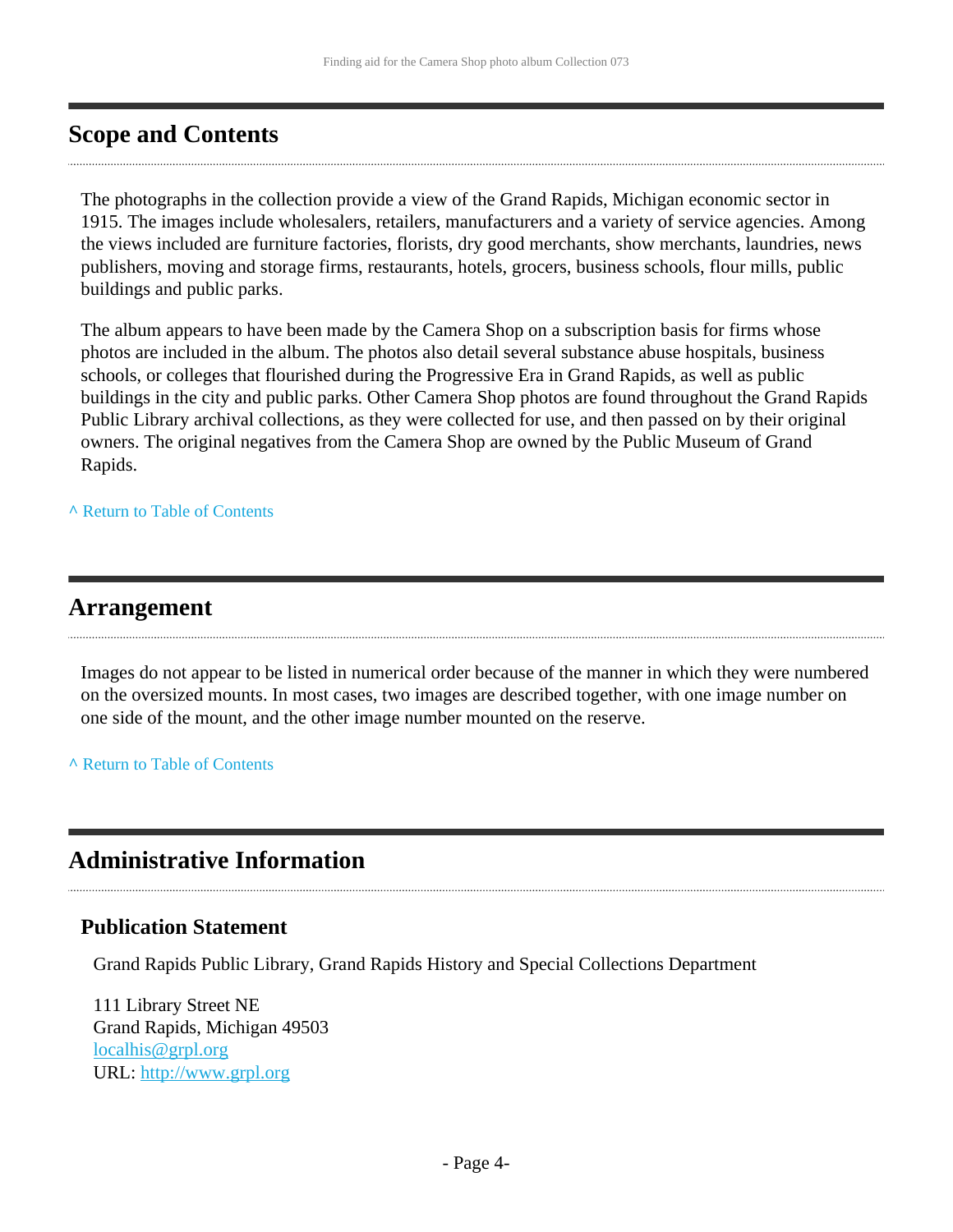## **Immediate Source of Acquisition**

Library purchase, accession number 00.000

## **Processing Information**

#### **Original state**

It is believed that the mounting of this collection is not original to the 1915 version. The source of the mounting is unknown. The photos have been mounted on brown paper, measuring 11" high and 19" wide. Two images or more were often mounted on each side of the paper, for a total of up to 4 images per sheet. Underneath each image is a caption, mounted separately, and measuring about 2" x 8."

The large sheets were previously filed in folders that were not large enough to cover the piece, and not sturdy enough to support the piece. Due to the poor housing supports, and the constant handling of this popular collection, materials began tearing in the center, including the images in some cases.

#### **Reformatting**

When four items are on the sheet, two front and two back, the images have now been cut in the center, at the point where the paper was starting to tear anyway. Thus, two smaller sheets have been created from one. These sheets received additional trimming, to fit standard acid free folders.

Several oversized sheets could not be cut, without damaging the image, in the center of the mount. In this case, the items remain in the oversized state, but evidence of tearing at the center can be seen. Items should be handled with care.

All images have been placed in new acid free folders that cover the image. Also, oversized images have been placed in mylar plastic sleeves, to provide additional strength and protection during handling.

#### **^** [Return to Table of Contents](#page-1-0)

# <span id="page-4-0"></span>**Related Materials**

### **Related Materials**

Collection 216, See pictorial "Grand Rapids, the World's Furniture Capital", [1925?] with images from the Camera Shop.

Public Museum of Grand Rapids. Camera Shop Collection.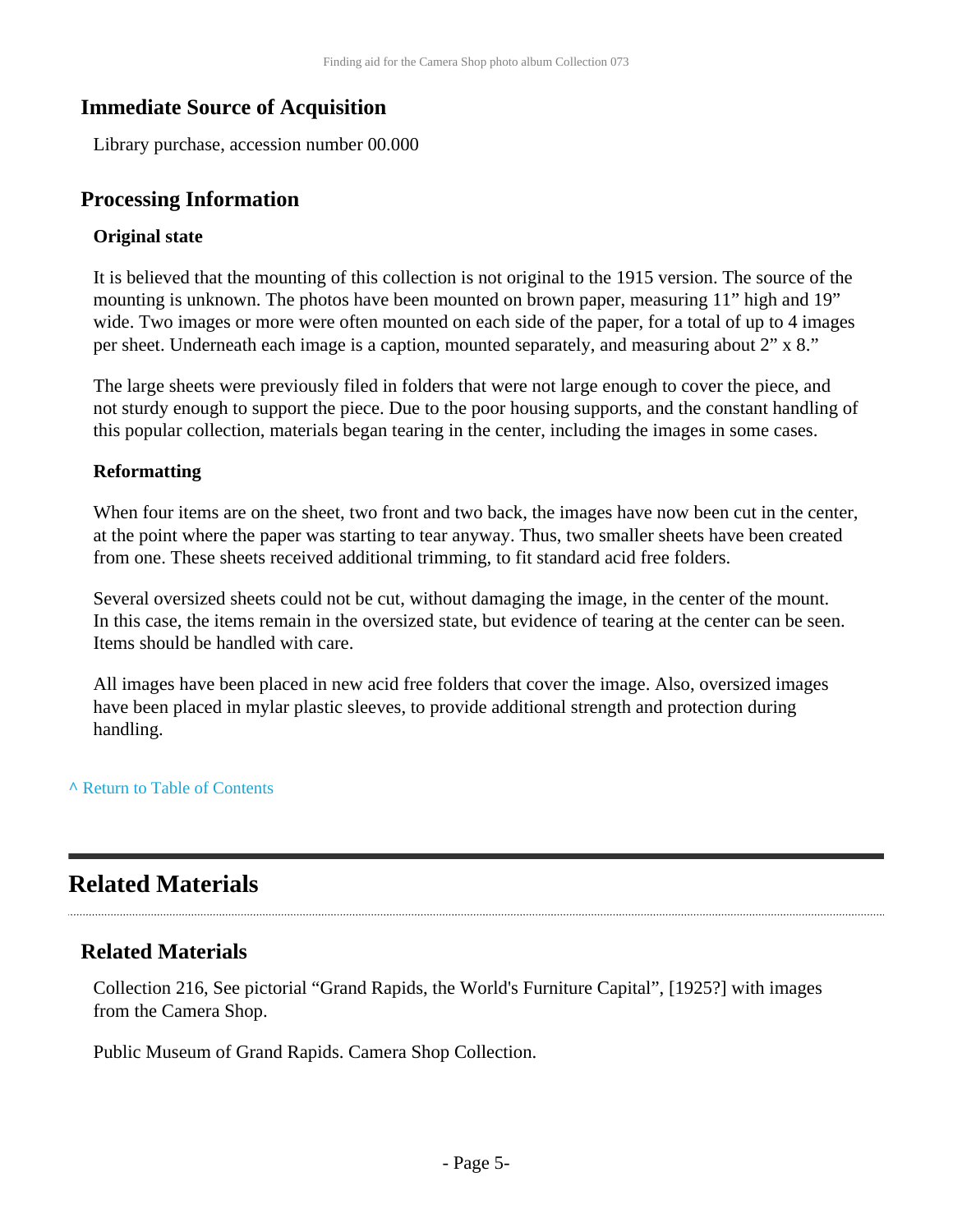**^** [Return to Table of Contents](#page-1-0)

## <span id="page-5-0"></span>**Controlled Access Headings**

- Business Enterprises -- Michigan -- Grand Rapids Region
- Grand Rapids (Mich.) -- History -- Photographs
- The Camera Shop (Grand Rapids, Mich.)

## <span id="page-5-1"></span>**Subject entry index**

Alabastine Company - 72a American Laundry - 26b Anheuser-Busch Company - 69a Automobile Dealer - 28b Automobiles - 49a Bakeries - 31b, 52b Banks - 10a, 38a, 71a Baxter Laundry - 4 Berkey & Gay Company - 2a Bishop Furniture Company - 25a Bismark Cafe - 55b Bissell Carpet Sweeper Company - 30 Blake Steam Bakery - 31b Blodgett, D.A. Home for Children - 8c Boston Store - 2b Breweries - 36b, 59b, 60b, 69a Builders & Traders Exchange - 24a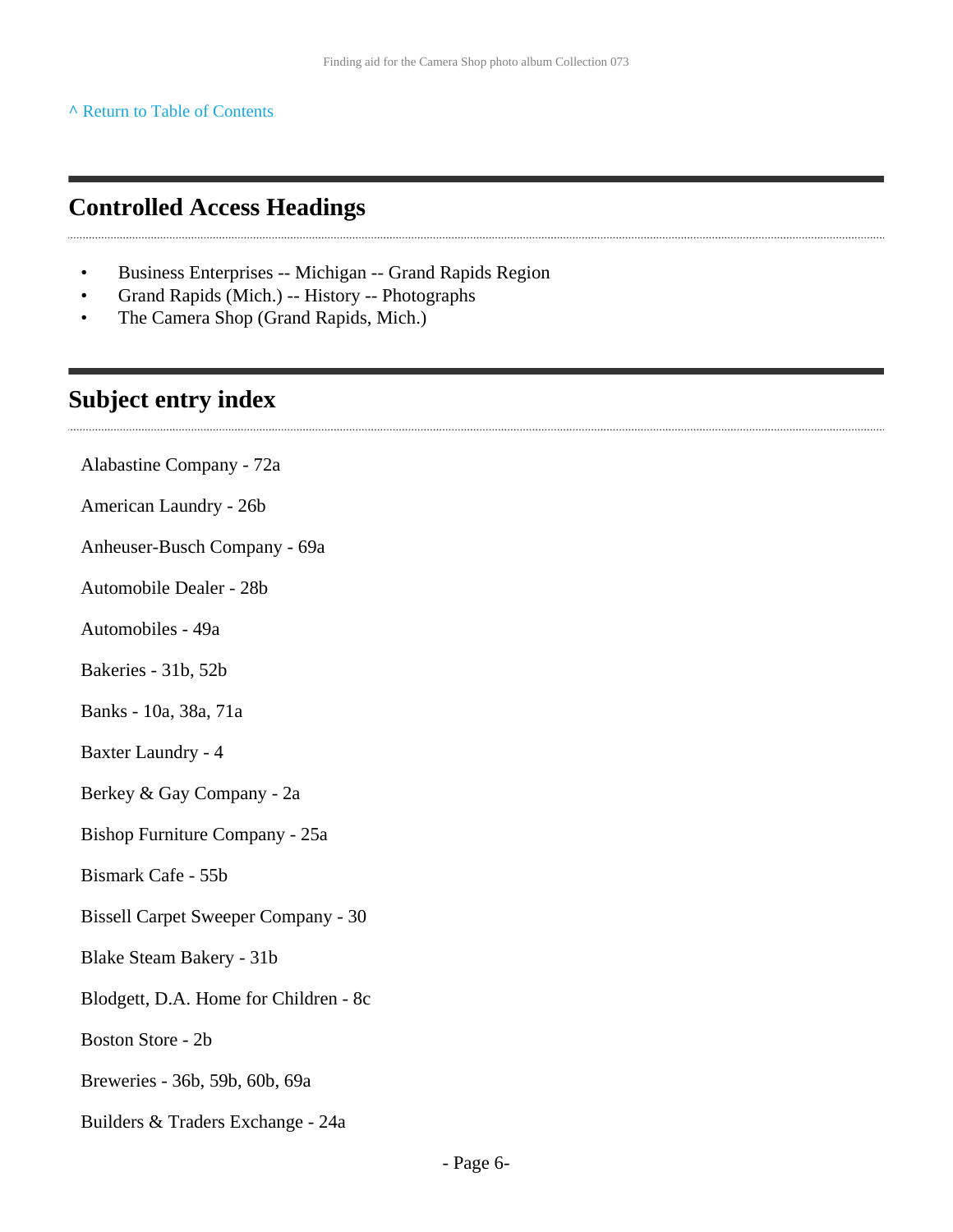- Burch, A.F. Company 41a
- Burleson & Burleson Hospital 16a
- Business Colleges, 31a, 52a
- Business Schools 31a, 52a
- Camera Shop 21b, 23a
- Central Boiler & Supply Company 15b
- Chamber of Commerce Building 6a
- Charlevoix Hotel 40a
- Churchill Business Institute 31a
- Citizens Telephone Company 60a
- City Bakery 52b
- City Trust and Savings Bank 71a
- Cody Hotel 11a
- Cody Hotel Cafeteria 20a
- Corl, Knott & Company 67a
- Court House Livery 53b
- Covell-Hensen Company 71b
- Coye, Charles A., Inc. 14b
- Crabb & Hunter Floral Company 24b
- Creameries 44b
- Cukerski, W.L. 74a
- Dairies 44b
- Dams 69b
- Dodds, Alexander Company 57a
- Drueke-Lynch Company 3a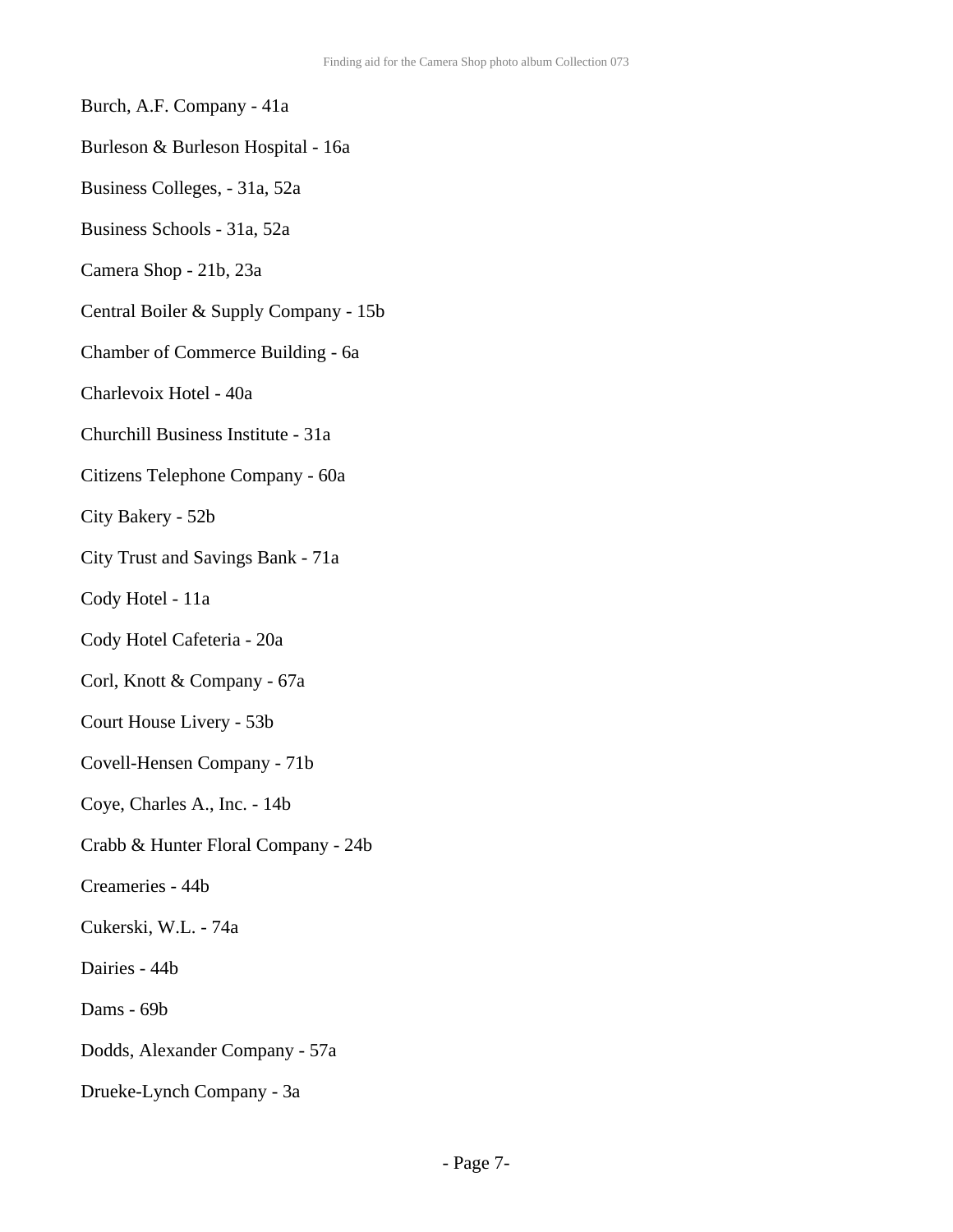Dry Cleaners - 25b

- Economy Dye House 25b
- Eifert Trunk Leather Goods 43b
- Elk's Temple 34b
- Excelsior Wrapper Company 35b

Factories - 2a, 7b, 9, 14b, 15b, 16b, 17, 18a, 21a, 22, 26, 27, 30a, 35b, 42, 43a, 44a, 45a, 48a, 54, 55a, 57a, 57b, 58a, 61b, 64, 66a, 66b, 67a, 67b, 68a, 71b, 72a, 72b

- Florists 24b, 45b, 73
- Flour Mills 36a. 37a, 47a, 56a
- Fourth National Bank 38a
- Friedman, M & Co. 15a
- Fulton Street Park 7a, 8d
- Furnaces 53a
- Furniture City Brewing Company 60b
- Furniture Showrooms 5, 25a
- Globe Knitting Works 66b
- Golden & Boter Transfer Company 50b
- Grand Rapids Advertising Company 29b
- Grand Rapids Art Museum 20b
- Grand Rapids Association of Commerce 38b
- Grand Rapids Brewing Company 36b
- Grand Rapids Chair Company 9
- Grand Rapids City Hall 46b
- Grand Rapids Fancy Furniture Company 72b
- Grand Rapids Gas Light Company 37b
- Grand Rapids Grain & Milling Company 47a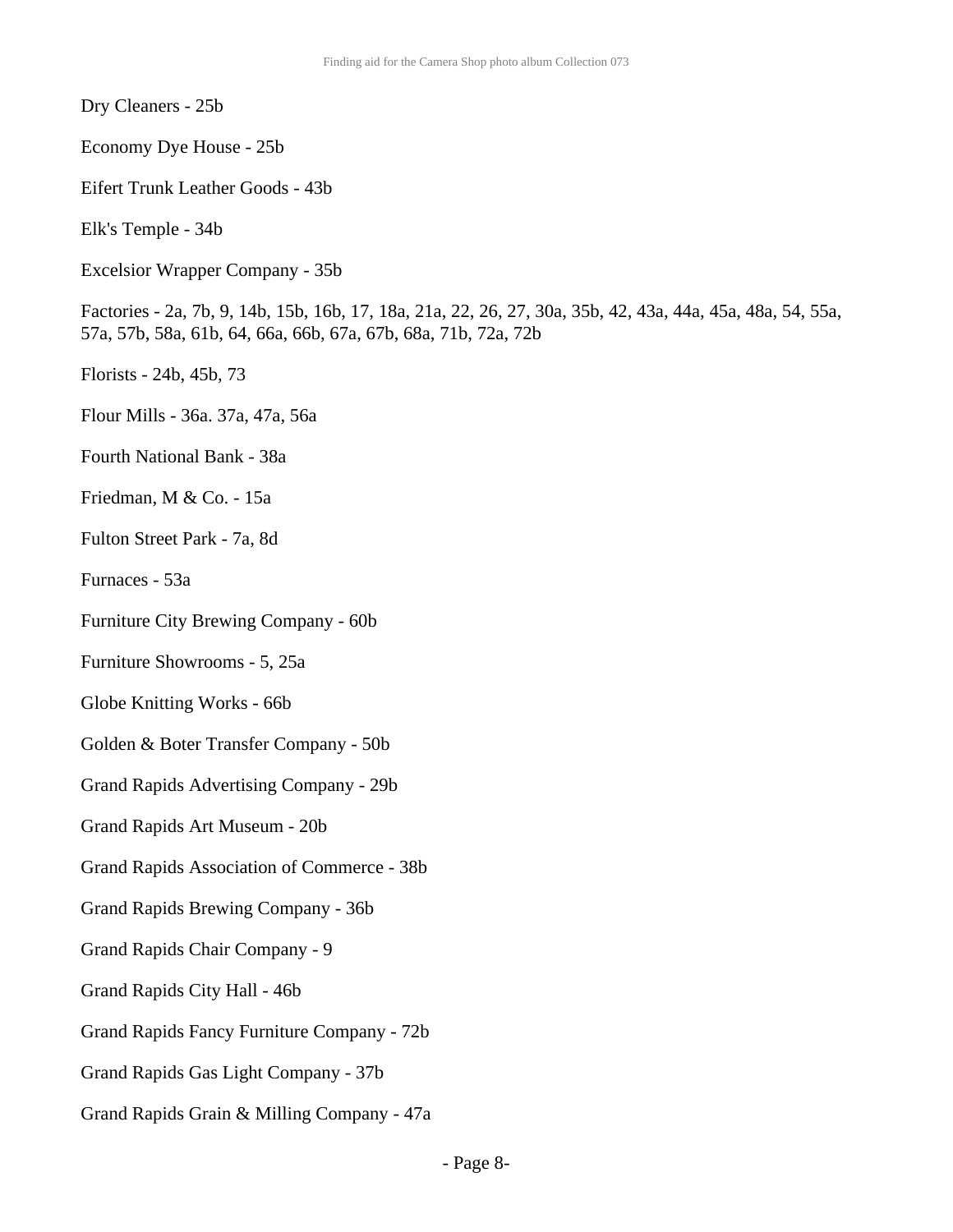# Grand Rapids News - 50a Grand Rapids Press Building - 1a, 23b Grand Rapids Public Library - 46a Grand Rapids Public Museum - 8a Grand Rapids Shoe & Rubber Company - 44a Grand Rapids Tailoring Company - 51a Grand Rapids Trunk Company - 33a Grand Rapids-Holland & Chicago Railway Company - 62b Grand Rapids-Muskegon Company - 69b Greenhouses - 74a Hannah & Sons - 45b Harris Sample Furniture Company - 57b Hauser-Owens-Ames Company - 10b Hazeltine & Perkins Drug Company - 61a Herald Building - 19a, 23b Herkner Jewelry Company - 12 Hermitage Hotel - 32b Herpolsheimer Company - 13 Heysteck and Canfield Company - 48b Hirth-Krause Company - 18a Hospitals - 1b, 8c, 16a, 33b, 35a Hotels - 11a, 23b, 32b, 40a, 62b, 68b Imperial Furniture Company - 54 Jennings Perfumery Company - 21a Jesiek Boat Company - 58a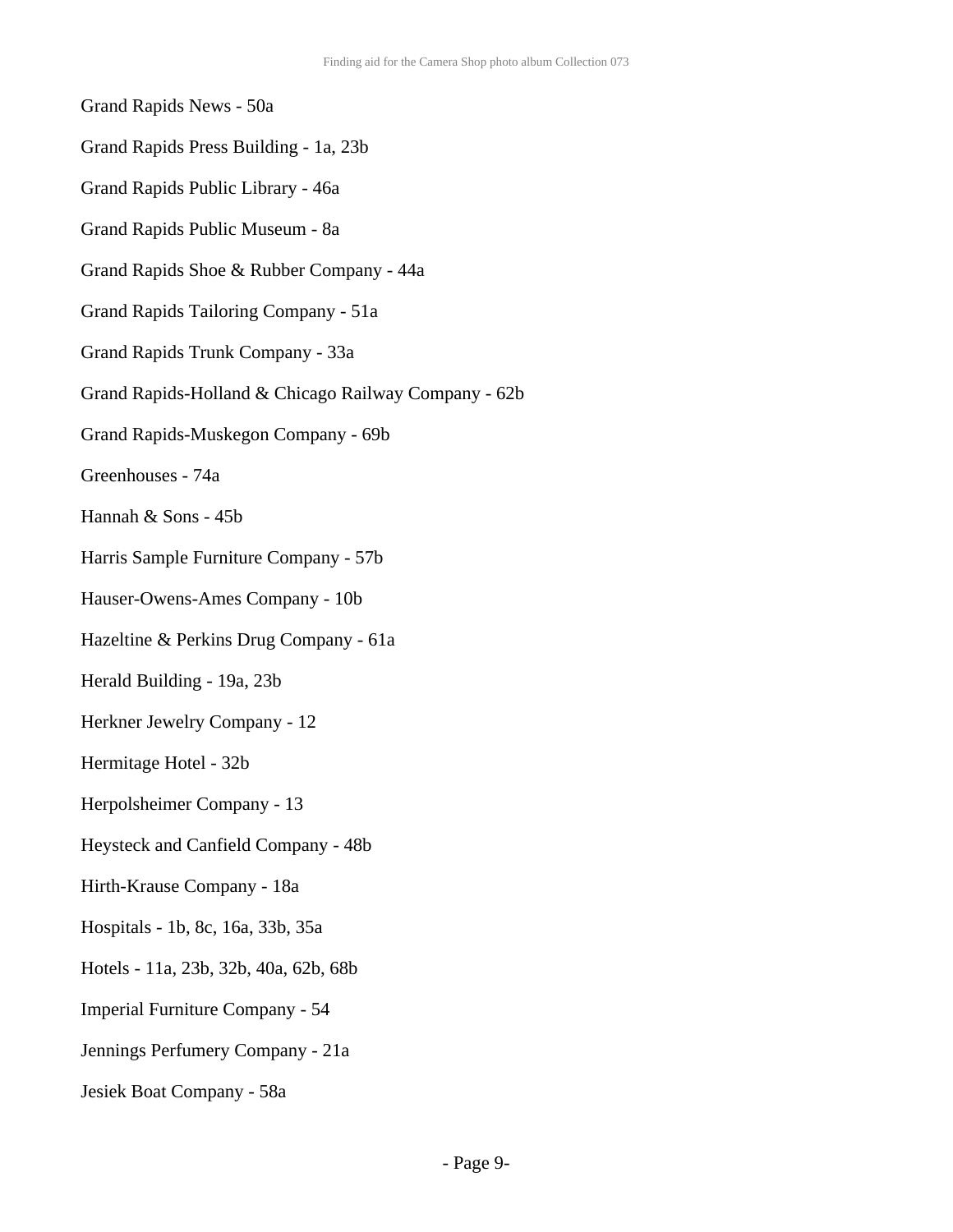John Ball Park Grotto - 8b

- Johnson, C.J. Cigar Company 32a, 58b
- Keeley Institute 33b
- Keller Transfer Line 39b
- Kent County Courthouse 29a
- Kindel Bed Company 68a
- Lamps 3b
- Laundries 4, 26b
- Leitelt Iron Works 42
- Letellier & Company 61b
- Lilly & Breas 56b
- Liquor & Bar Suppliers 3a
- Litscher Electric Company 59a
- Livery Barns 53b
- Livingston Hotel 23b
- Lockers 18b
- Luce Furniture Company 17
- Macey Company 22
- Marietta-Stanley Company 14a
- Mary Free Bed Hospital 8c
- Mathews, George 53a
- McGough & Company 62a
- Michigan Bell Company 6a
- Michigan Chair Company 27
- Michigan Hearse & Carriage Company 45a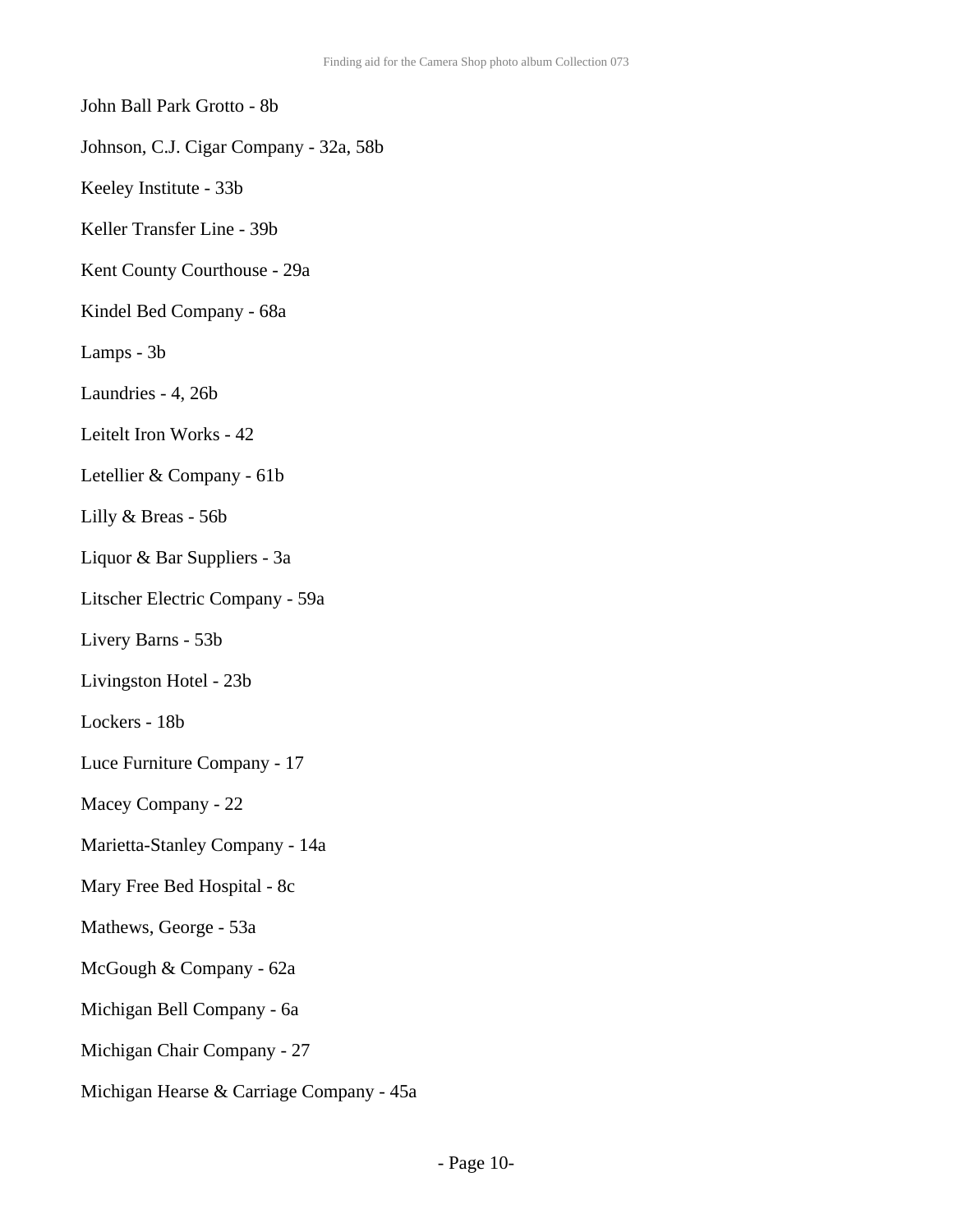#### Michigan Trust Company - 19b

#### Miller Taxi and Transfer Company - 49a

- Mills 36a, 37a, 47a, 56a
- Mills Paper Company 63a
- Monroe Center View 28a
- Monument Park 23b
- Moving and Storage 34a, 39b, 49a, 50b
- National Candy Company 16b
- Neal Institute 35a
- Niagara Cafe 41b
- Noel, John c. Company 3b
- Office Interior 24a
- Offringa & Blok 74b
- Ottawa Beach Inn 62b
- Pantlind Hotel 68b
- Parks 7a, 8d, 23b
- Patterson Institute 1b
- Paul Steketee & Sons. Interior 11b
- Peninsular Club 10b
- People Savings Bank. Interior 10a
- Perfection Mills 56a
- Perkins & Company 51b
- Petersen Brewing Company 59b
- Pharmaceuticals 61a
- Pierce, H.R. 74b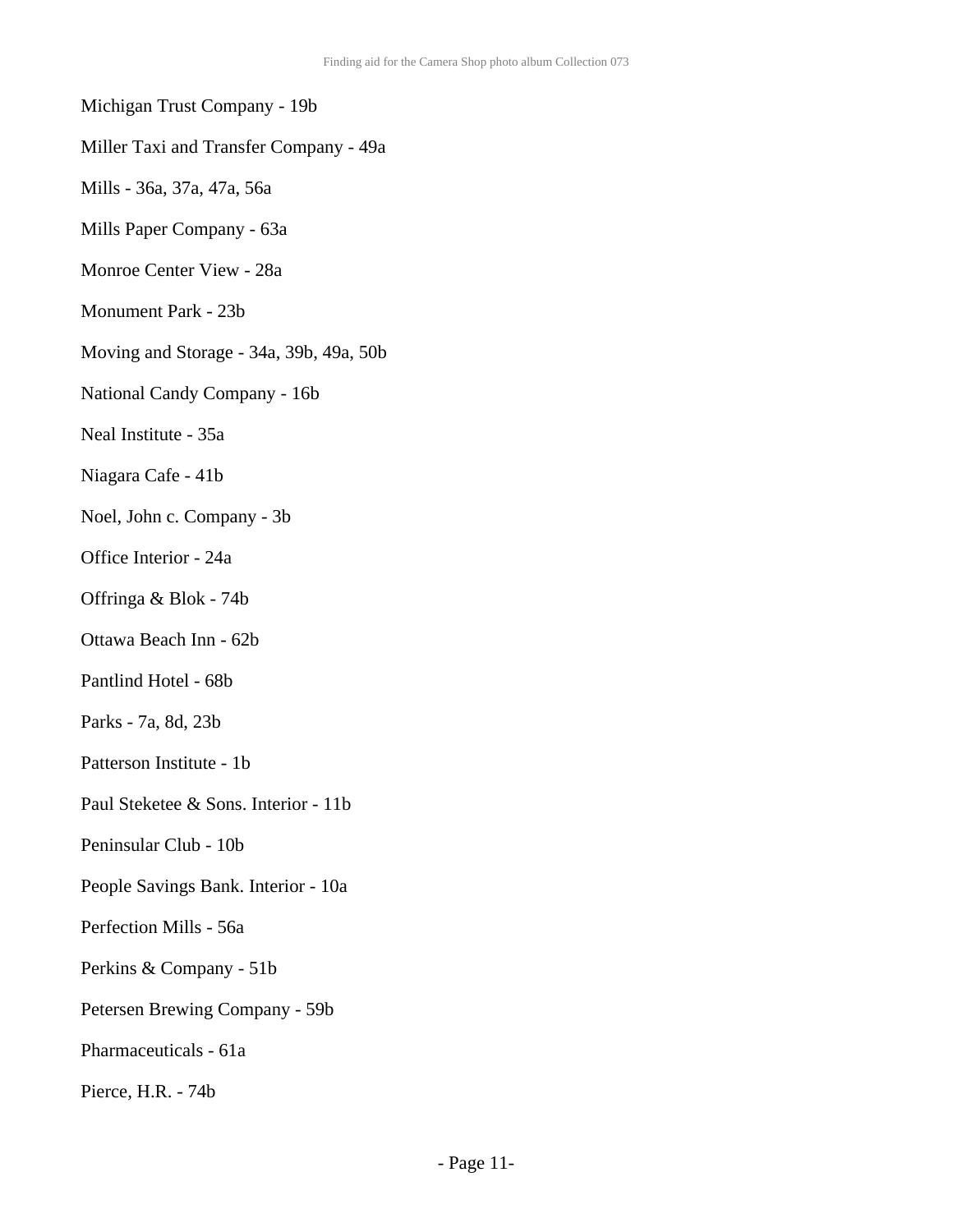- Plumb, Arthur J. Grocery 6b
- Post Office 20b
- Printers 71b
- Proudfit Loose Leaf Company 64
- Raab, John D. Chair Company 7b
- Rademaker-Dooge Groceries -63b
- Reliable Dye House 49b
- Restaurants 20a, 41b, 55b, 56b
- Reynolds Asphalt Shingle Company 66a
- Rice Veneer & Lumber Company 26a
- Ringe, Kalmbach, Logie Company 43a
- Rosenberry-Henry Electric Company 65b
- Rudell Creamery- 44b
- Security Storage & Tranfer 34a
- Sligh Furniture Company 55a
- Smith, Henry Florist 73
- Smith, Ira Company 65a
- Stickley Brothers & Company 67b
- Stores 2b, 6b, 11b, 12, 13, 14a, 23a, 25a, 33a, 39a, 43b, 48b, 53a, 58b, 65a, 74b
- Stores. Interior 2b, 6b, 12, 13, 14a, 15a, 21b, 25a, 33a, 39a, 43b, 62a
- Telephones 60a
- Terrell's Equipment Company 18b
- Toledo Plate and Window Glass Company 70a
- Tower Clock Building 38a
- Trankla, Charles & Company 2b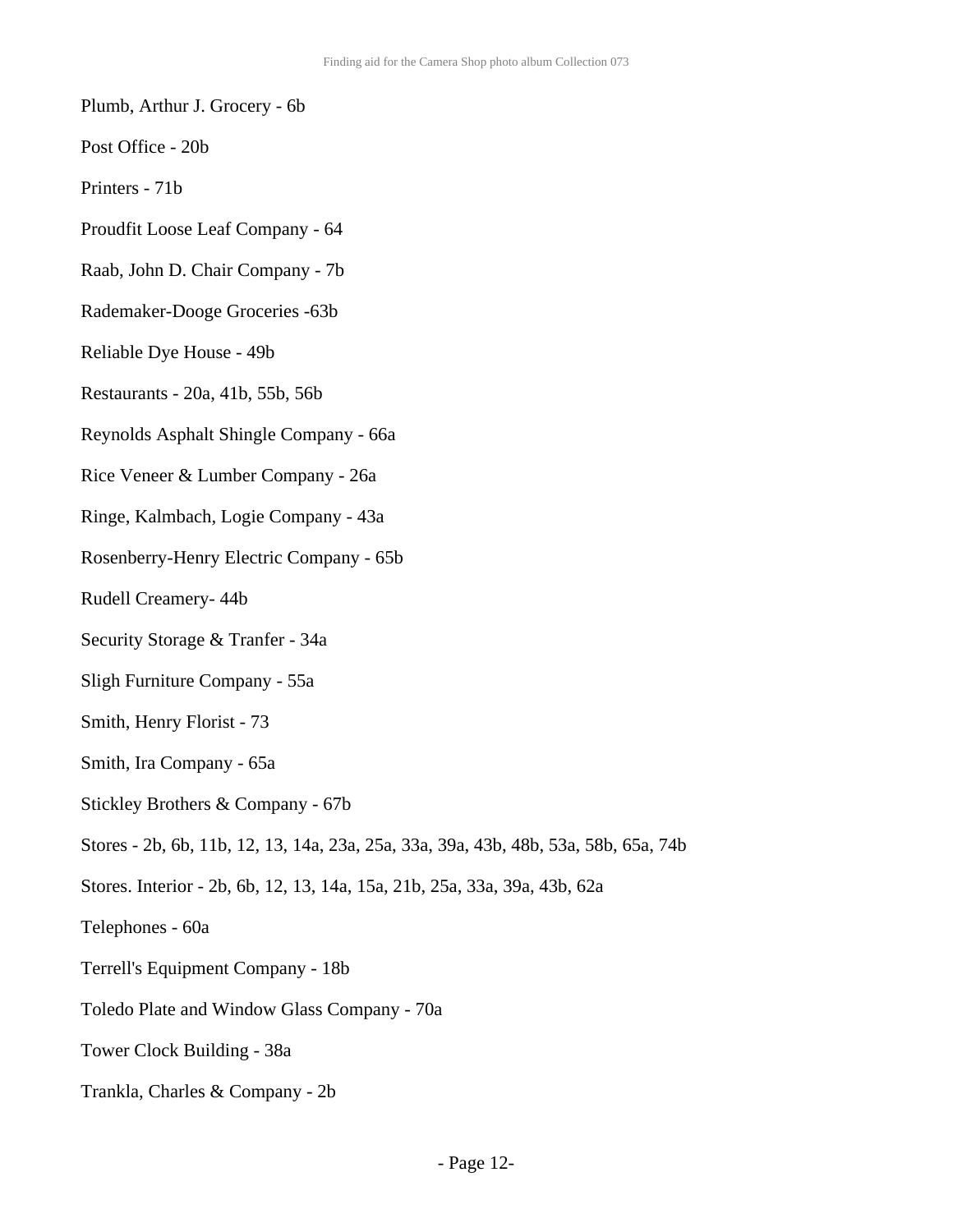#### United States Post Office - 20b

- Valley City Milling Company 36a
- Van Wyck School of Shorthand 52a
- Veit Manufacturing Company 70b
- Veterans Park 7a, 8d
- Voight Milling Company 37a
- Watson-Higgins Milling Company 56a
- Western Michigan Cadillac Company 28b
- Wholesalers 3a, 44a, 63b
- Widdicomb Furniture Company 48a
- Winegar Furniture Company 5
- Wolverine World Wide, Inc. 18a
- Woodworking Machinery 57a
- Worden Grocery Company 40b
- Young & Chaffee Furniture Company 39a

**^** [Return to Table of Contents](#page-1-0)

# <span id="page-12-0"></span>**Collection Inventory**

| <b>Title/Description</b>                                       | <b>Instances</b> |
|----------------------------------------------------------------|------------------|
| Grand Rapids Press Building - Fulton @ Sheldon, SE             | $Box 1-1$        |
|                                                                | Object 1a        |
| The Boston Store, Trankla, Charles Company - 145-55 Monroe, NW | $Box 1-1$        |
|                                                                | Object 2b        |
| Patterson Institute - 416 Michigan, NE                         | Box $1-2$        |
|                                                                | Object 1b        |
| Berkey Gay Company - 442-8 Monroe, NW                          | Box $1-2$        |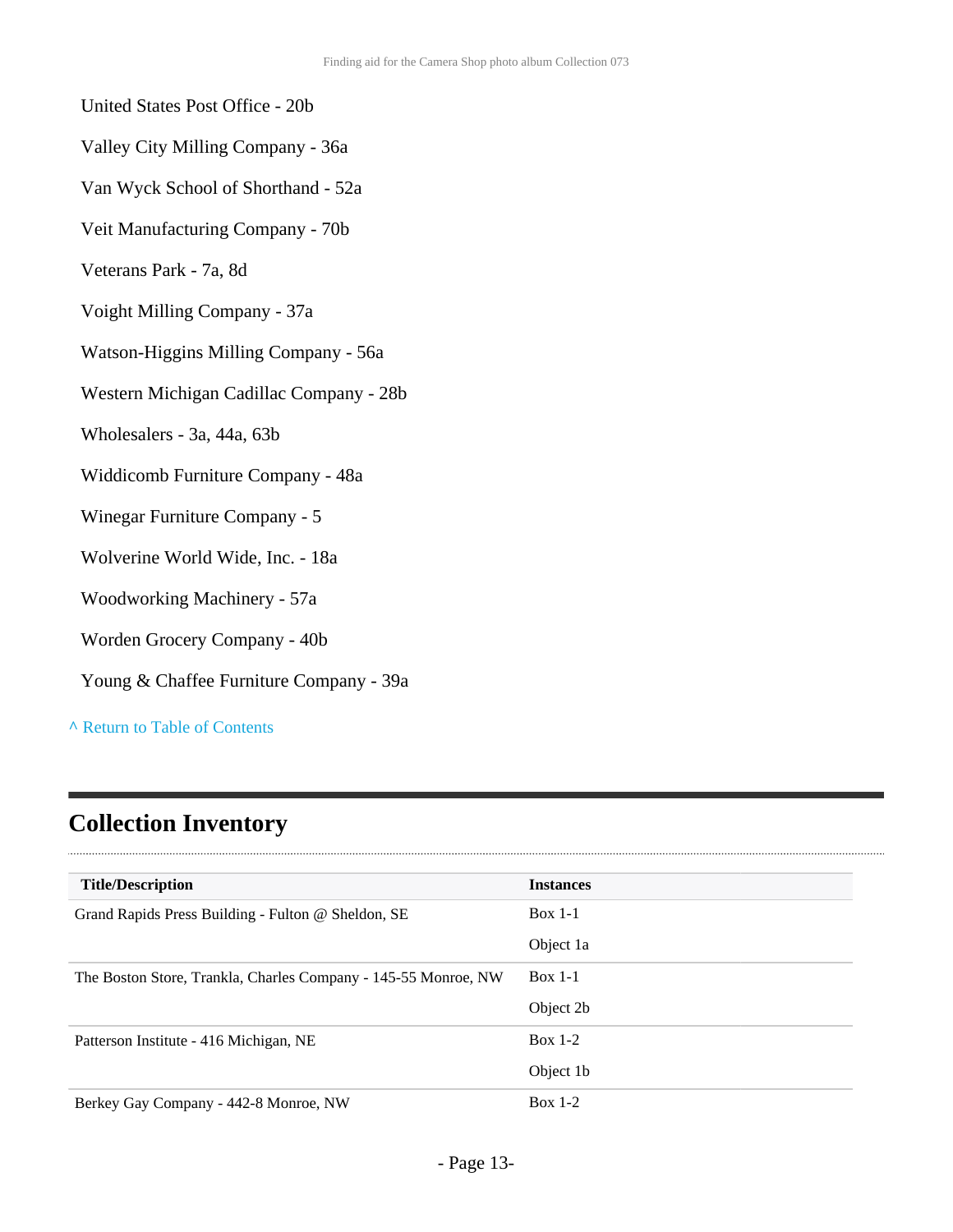|                                                              | Object 2a       |
|--------------------------------------------------------------|-----------------|
| Freidman, M. Company - 126 Monroe, NW                        | <b>Box 1-3</b>  |
|                                                              | Object 15a      |
| National Candy Company - 36-44 Cherry, SE                    | <b>Box 1-3</b>  |
|                                                              | Object 16b      |
| Central Boiler Supply Company - 1130-2 Monroe, NW            | <b>Box 1-4</b>  |
|                                                              | Object 15b      |
| Burleson Burleson Hospital - 148-150 E. Fulton               | <b>Box 1-4</b>  |
|                                                              | Object 16a      |
| Herald Building - 8-13 E. Fulton                             | <b>Box 1-5</b>  |
|                                                              | Object 19a      |
| U.S. Post Office - Ionia @ Pearl, NW (later Grand Rapids Art | <b>Box 1-5</b>  |
| Museum)                                                      | Object 20b      |
| Michigan Trust Company - Ottawa @ Pearl, NW                  | <b>Box 1-6</b>  |
|                                                              | Object 19b      |
| Cody Hotel Cafeteria - 10 W. Fulton                          | <b>Box 1-6</b>  |
|                                                              | Object 20a      |
| Camera Shop - 16 Monroe, NW                                  | <b>Box 1-7</b>  |
|                                                              | Object 23a      |
| Crabb Hunter Floral Company - 114 E. Fulton                  | <b>Box 1-7</b>  |
|                                                              | Object 24b      |
| Monument Park - Fulton @ Division, NE                        | <b>Box 1-8</b>  |
|                                                              | Object 23b      |
| Builders Traders Exchange - 35-6 Pearl, NE                   | <b>Box 1-8</b>  |
|                                                              | Object 24a      |
| Bishop Furniture Company - Louis @ Ionia, NW                 | <b>Box 1-9</b>  |
|                                                              | Object 25a      |
| Otto Bros., American Laundry - 634-45 S. Division Ave.       | <b>Box 1-9</b>  |
|                                                              | Object 26b      |
| Economy Dye House - 150 E. Fulton                            | <b>Box 1-10</b> |
|                                                              | Object 25b      |
| Rice Veneer Lumber Company - 51-5 Campau, NW                 | <b>Box 1-10</b> |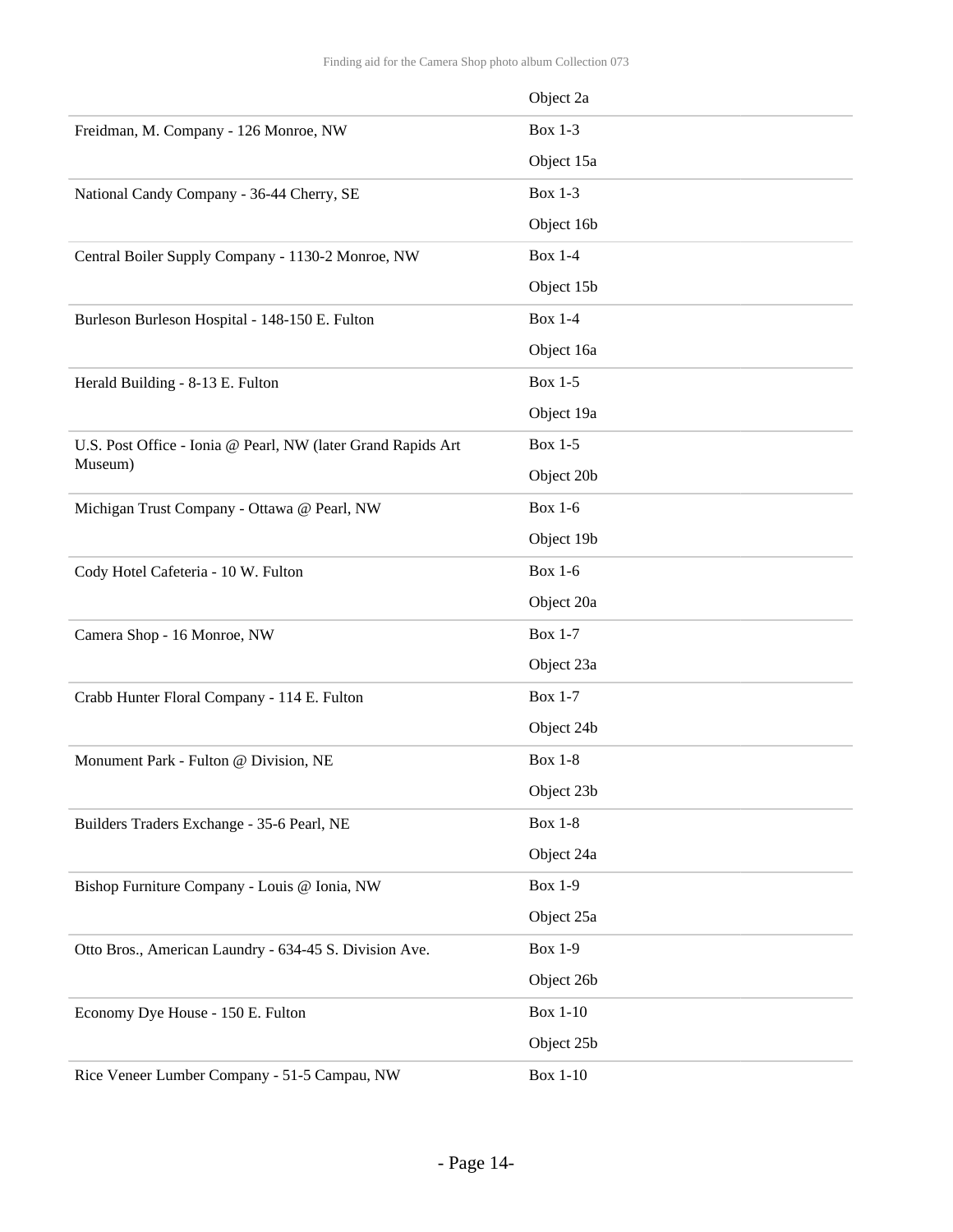|                                                       | Object 26a      |
|-------------------------------------------------------|-----------------|
| Churchill Business Institute - 9-11 Ionia, NW         | <b>Box 1-11</b> |
|                                                       | Object 31a      |
| Hermitage Hotel - Michigan @ Monroe, NW               | <b>Box 1-11</b> |
|                                                       | Object 32b      |
| Blake Steam Bakery - 433 S. Division                  | <b>Box 1-12</b> |
|                                                       | Object 31b      |
| Johnson, C.J. Cigar Company - 421-33 Ottawa, NW       | <b>Box 1-12</b> |
|                                                       | Object 32a      |
| Grand Rapids Trunk Company - 126-8 S. Division        | Box 1-13        |
|                                                       | Object 33a      |
| Elk's Temple - 220 Ottawa, NW                         | <b>Box 1-13</b> |
|                                                       | Object 34b      |
| Keeley Institute - 733-5 Ottawa, NW                   | <b>Box 1-14</b> |
|                                                       | Object 33b      |
| Security Storage Transfer - 47-9 Market, SW           | <b>Box 1-14</b> |
|                                                       | Object 34a      |
| Neal Institute - 71 Sheldon, SE                       | Box 1-15        |
|                                                       | Object 35a      |
| Grand Rapids Brewing Company - Michigan @ Ottawa,     | Box 1-15        |
|                                                       | Object 36b      |
| Excelsior Wrapper Company - Godfrey @ Hall, SW        | Box 1-16        |
|                                                       | Object 35b      |
| Valley City Milling Company-217-21 Michigan, NW       | Box 1-16        |
|                                                       | Object 36a      |
| Voight Milling Company - Pearl @ river, NW            | Box 1-17        |
|                                                       | Object 37a      |
| Grand Rapids Association of Commerce - 35-7 Pearl, NW | Box 1-17        |
|                                                       | Object 38b      |
| Grand Rapids Gas Light Company - Ottawa @ Pearl, NW   | <b>Box 1-18</b> |
|                                                       | Object 37b      |
| Fourth National Bank - Pearl @ Monroe, NW             | <b>Box 1-18</b> |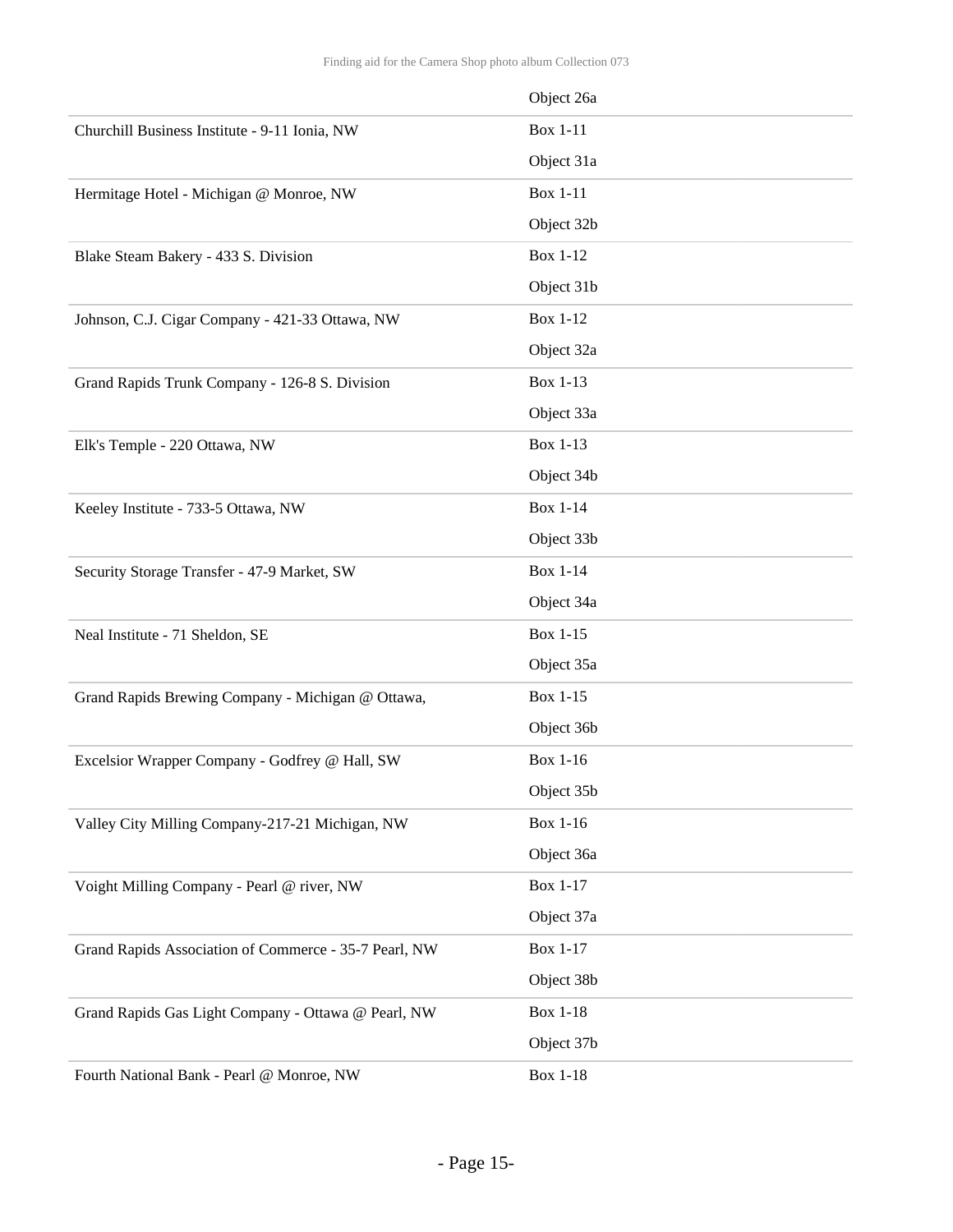|                                                                   | Object 38a      |
|-------------------------------------------------------------------|-----------------|
| Young Chaffee Furniture Company - 122-8 Ottawa, NW                | Box 1-19        |
|                                                                   | Object 39a      |
| Worden Grocery Company - Island @ Ottawa, NW                      | Box 1-19        |
|                                                                   | Object 40b      |
| Keller Transfer Line - 3 Ionia, SW                                | <b>Box 1-20</b> |
|                                                                   | Object 39b      |
| Charlevoix Hotel - Monroe @ Michigan, NW                          | <b>Box 1-20</b> |
|                                                                   | Object 40a      |
| Ringe, Kalmbach, Logie Company - 10-22 Ionia, NW                  | <b>Box 1-21</b> |
|                                                                   | Object 43a      |
| Rudell Creamery - 45 S. Division                                  | <b>Box 1-21</b> |
|                                                                   | Object 44b      |
| Eifert Trunk Leather Goods - 247 Monroe, NW                       | <b>Box 1-22</b> |
|                                                                   | Object 43b      |
| Grand Rapids Shoe Rubber Company - 27-9 Ionia, SW                 | <b>Box 1-22</b> |
|                                                                   | Object 44a      |
| Michigan Hearse Carriage Company - Union @ railroad tracks, SE    | Box 1-23        |
|                                                                   | Object 45a      |
| City Hall - Lyon @ Ottawa, NW                                     | <b>Box 1-23</b> |
|                                                                   | Object 46b      |
| Alfred Hannah Florist                                             | <b>Box 1-24</b> |
|                                                                   | Object 45b      |
| Grand Rapids Public Library, Ryerson Building - 60 Library Plaza, | Box 1-24        |
| <b>NE</b>                                                         | Object 46a      |
| Grand Rapids Grain Milling Company - Scribner @ railroad tracks,  | Box 1-25        |
| <b>NW</b>                                                         | Object 47a      |
| Heystek and Canfield Company - 61-3 Commerce, SW 96 Monroe,       | Box 1-25        |
| <b>NW</b>                                                         | Object 48b      |
| Pierce, H.R. (ice cream) - 344 Sheldon, SE                        | Box 1-26        |
|                                                                   | Object 47b      |
| Widdicomb Furniture Company - Dewey @ 4th, 5th, 6th, NW           | Box 1-26        |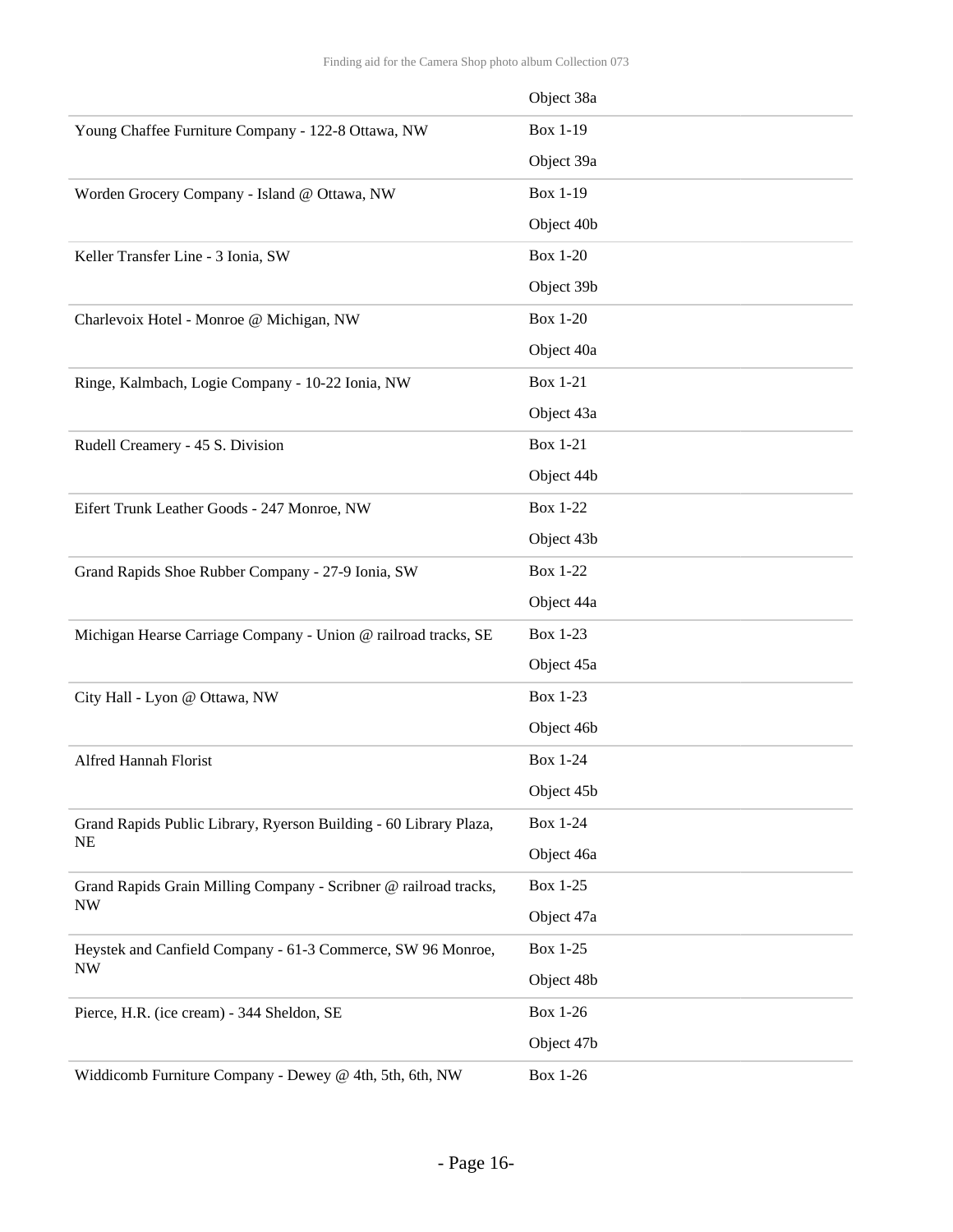|                                                                  | Object 48a      |
|------------------------------------------------------------------|-----------------|
| Miller Taxi and Transfer Company - 236-8 Ottawa, NW              | <b>Box 1-27</b> |
|                                                                  | Object 49a      |
| Golden Boter Transfer Company - 25-7 Market, NW                  | <b>Box 1-27</b> |
|                                                                  | Object 50b      |
| Reliable Dye House - 133 Michigan, NW                            | <b>Box 1-28</b> |
|                                                                  | Object 49b      |
| Grand Rapids News - Ottawa @ Lyon, NW                            | <b>Box 1-28</b> |
|                                                                  | Object 50a      |
| Grand Rapids Tailoring Company - 137 Pearl NW                    | Box 1-29        |
|                                                                  | Object 51a      |
| City Bakery - Oakes @ Commerce, SW                               | Box 1-29        |
|                                                                  | Object 52b      |
| Perkins Company - 562 Front, NW                                  | <b>Box 1-30</b> |
|                                                                  | Object 51b      |
| Van Wyck School of Shorthand - 42-54 N. Division                 | <b>Box 1-30</b> |
|                                                                  | Object 52a      |
| Sligh Furniture Company - Buchanan @ Prescott, SW                | Box 1-31        |
|                                                                  | Object 55a      |
| Lilly Breas - 118 Pearl, NW                                      | Box 1-31        |
|                                                                  | Object 56b      |
| Bismark Cafe - 36 Ionia, NE                                      | Box 1-32        |
|                                                                  | Object 55b      |
| Perfection Mills of Watson-Higgins Milling Company - 506-16 2nd, | Box 1-32        |
| <b>NW</b>                                                        | Object 56a      |
| Dodds, Alexander Company - 451 Monroe, NW                        | Box 1-33        |
|                                                                  | Object 57a      |
| C.J. Johnson Cigar Company - 342 Monroe, NW 67 Monroe, NW        | Box 1-33        |
|                                                                  | Object 58b      |
| Harris Sample Furniture Company - 107-13 S. Division             | Box 1-34        |
|                                                                  | Object 57b      |
| Jesiek Boat Company - 79-91 Market, SW                           | Box 1-34        |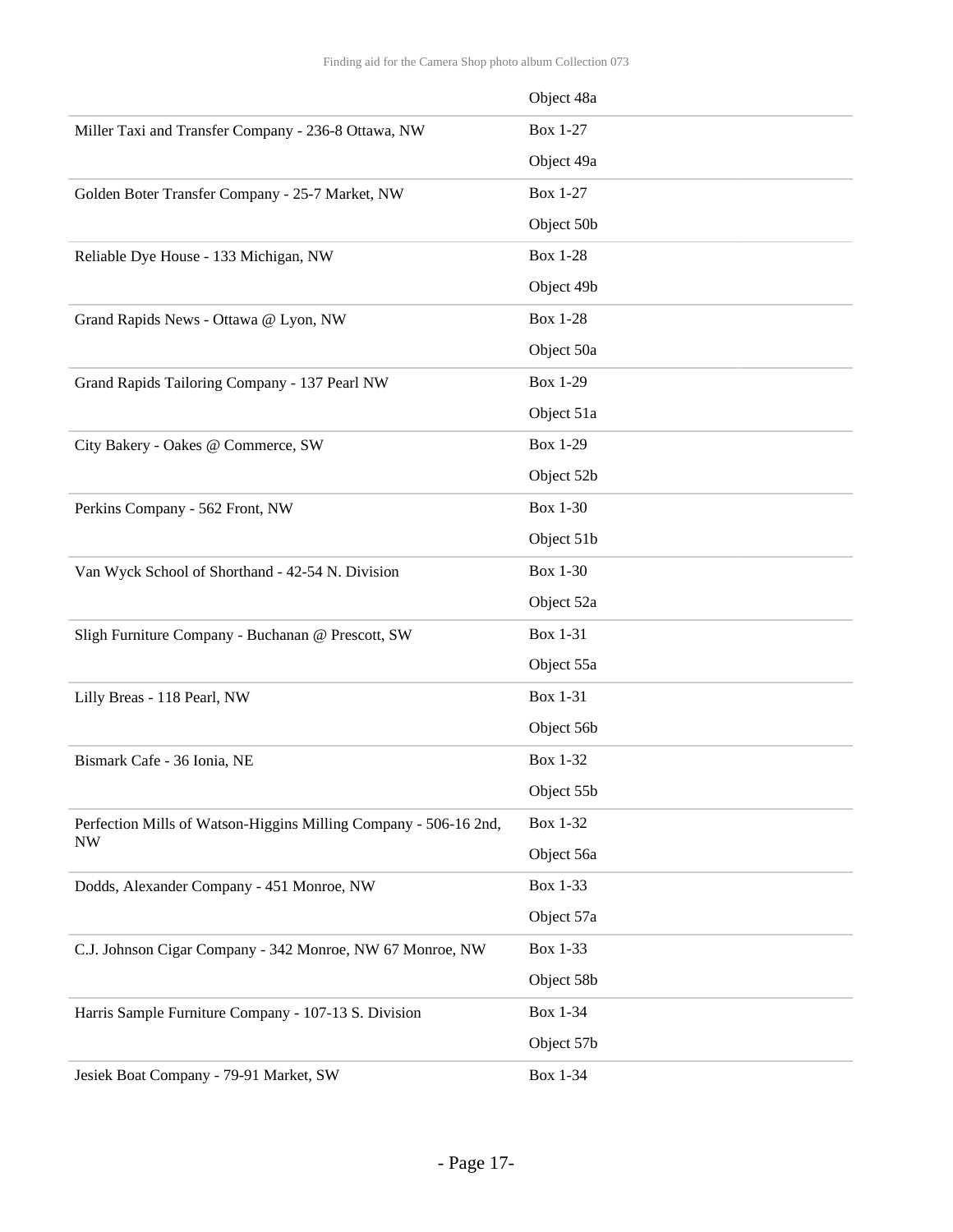|                                                             | Object 58a      |
|-------------------------------------------------------------|-----------------|
| Litscher, Electric Company - 41-3 Market, SW                | Box 1-35        |
|                                                             | Object 59a      |
| Furniture City Brewing Company - Ionia @ Wealthy, SW        | Box 1-35        |
|                                                             | Object 60b      |
| Petersen Brewing Company - 838 Bridge, NW [Copy photo added | Box 1-36        |
| 4/1999]                                                     | Object 59b      |
| Citizens Telephone Company - 246-52 Louis, NW               | Box 1-36        |
|                                                             | Object 60a      |
| Hazeltine Perkins Drug Company - Commerce @ Oakes, SW       | Box 1-37        |
|                                                             | Object 61a      |
| Grand Rapids-Holland Chicago Railway Company - Lyon at the  | Box 1-37        |
| river, NW                                                   | Object 62b      |
| Letellier Company- 540 Monroe, NW                           | <b>Box 1-38</b> |
|                                                             | Object 61b      |
| McGough Company - 301 S. Division                           | Box 1-38        |
|                                                             | Object 62a      |
| Smith, Ira Company - 41-3 Monroe, NW                        | Box 1-39        |
|                                                             | Object 65a      |
| Globe Knitting Works - 315 Commerce, SW                     | Box 1-39        |
|                                                             | Object 66b      |
| Roseberry-Henry Electric Company - 41 Pearl, NW             | <b>Box 1-40</b> |
|                                                             | Object 65b      |
| Reynolds Asphalt Shingle Company - 640 Grant, SW            | <b>Box 1-40</b> |
|                                                             | Object 66a      |
| Corl, Knott Company, Ltd. - Commerce @ Island, SW           | <b>Box 1-41</b> |
|                                                             | Object 67a      |
| Pantlind Hotel - Monroe @ Pearl, NW                         | <b>Box 1-41</b> |
|                                                             | Object 68b      |
| Stickley Brothers Company - 837-61 Godfrey, SW              | <b>Box 1-42</b> |
|                                                             | Object 67b      |
| Kindel Bed Company - Garden @ Jefferson, SW                 | <b>Box 1-42</b> |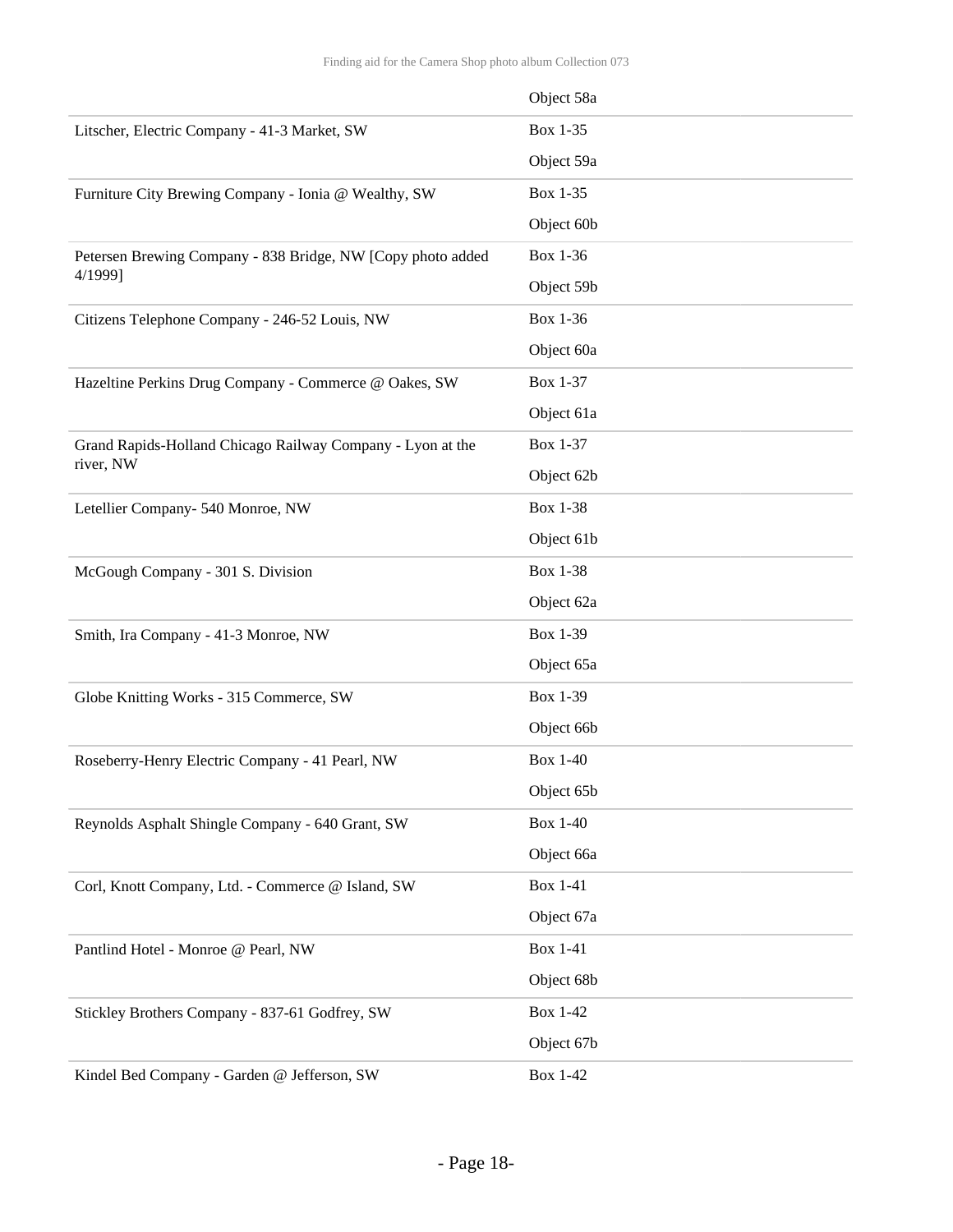|                                                                 | Object 68a      |
|-----------------------------------------------------------------|-----------------|
| Anheuser-Busch Company, Oakes @ Ellsworth, SW                   | Box 1-43        |
|                                                                 | Object 69a      |
| Veit Manufacturing Company- 60-2 Coldbrook, NW                  | Box 1-43        |
|                                                                 | Object 70b      |
| Grand Rapids-Muskegon Company - 124 Monroe, NW                  | <b>Box 1-44</b> |
|                                                                 | Object 69b      |
| Toledo Plate and Window Glass Company - 19-21 Ottawa, SW        | <b>Box 1-44</b> |
|                                                                 | Object 70a      |
| City Trust and Savings Bank - Pearl @ Monroe, NW                | Box 1-45        |
|                                                                 | Object 71a      |
| Grand Rapids Fancy Furniture Company - Hall @ Stell, SW         | Box 1-45        |
|                                                                 | Object 72b      |
| Covell-Hensen Company - 101-11 Garden, SE                       | Box 1-46        |
|                                                                 | Object 71b      |
| Alabastine Company - Grandville Ave. @ G.R. I. railroad tracks  | Box 1-46        |
|                                                                 | Object 72a      |
| Drueke-Lynch Company - 13-15 Ionia, SW. Multiimage              | <b>Box 2-1</b>  |
|                                                                 | Object 3a       |
| John C. Noel Company - 235 S. Division. Multiimage              | <b>Box 2-1</b>  |
|                                                                 | Object 3b       |
| Baxter Laundry - 747-69 Fountain, NE. Delivery wagons, panorama | <b>Box 2-1</b>  |
|                                                                 | Object 4        |
| Winegar Furniture Company - 201-7 S. Division                   | <b>Box 2-2</b>  |
|                                                                 |                 |
|                                                                 | Object 5        |
| Michigan Bell Company - Ionia @ Fulton, NW                      | <b>Box 2-2</b>  |
|                                                                 | Object 6a       |
| Arthur J. Plumb Grocery - 138-40 E. Fulton                      | <b>Box 2-2</b>  |
|                                                                 | Object 6b       |
| Veterans Park, Fulton @ Sheldon, NE, including YMCA Ryerson     | <b>Box 2-3</b>  |
| Library Building                                                | Object 7a       |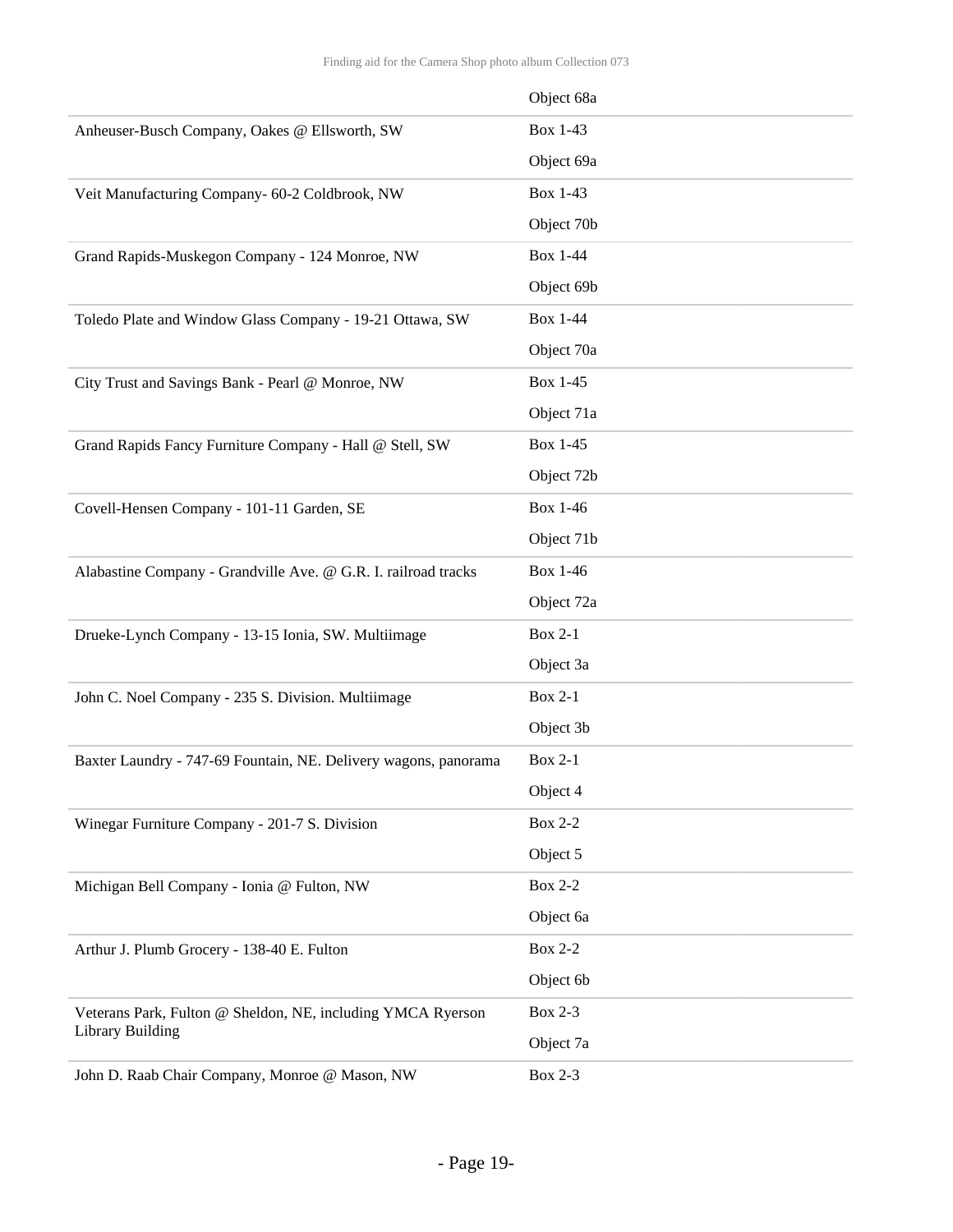|                                                                                                                                                      | Object 7b      |
|------------------------------------------------------------------------------------------------------------------------------------------------------|----------------|
| Grand Rapids Public Museum, 54 Jefferson SE at Washington (Kent                                                                                      | <b>Box 2-3</b> |
| Scientific Institute)                                                                                                                                | Object 8a      |
| John Ball Park Grotto                                                                                                                                | <b>Box 2-3</b> |
|                                                                                                                                                      | Object 8b      |
| D.A. Blodgett Home for Children, 920 Cherry, SE                                                                                                      | <b>Box 2-3</b> |
|                                                                                                                                                      | Object 8c      |
| Veterans Park, Fulton @ Sheldon, NE                                                                                                                  | <b>Box 2-3</b> |
|                                                                                                                                                      | Object 8       |
| Grand Rapids Chair Company, 1661 Monroe, NW                                                                                                          | <b>Box 2-4</b> |
|                                                                                                                                                      | Object 9       |
| People Savings Bank. Interior, Monroe @ Ionia, NW                                                                                                    | <b>Box 2-4</b> |
|                                                                                                                                                      | Object 10a     |
| Hauser-Owens-Ames Company, 42 Pearl, NW. Multiimage views,                                                                                           | <b>Box 2-4</b> |
| including: Am. Lady Corset Factory / Albert Kahn, architect, Hauser<br>contractors; Peninsular Club; Kalamazoo High School; Unidentified<br>building | Object 10b     |
| Cody Hotel, 1-11 S. Division. Note: Copy print on 054-7-8,                                                                                           | <b>Box 2-5</b> |
| 9/26/2005                                                                                                                                            | Object 11a     |
| Paul Steketee Sons. Interior, 90-4 Monroe, NW Multiple views                                                                                         | <b>Box 2-5</b> |
|                                                                                                                                                      | Object 11b     |
| Herkner Jewelry Co. Interior,                                                                                                                        | <b>Box 2-5</b> |
|                                                                                                                                                      | Object 12a     |
| Herkner Jewelry Co. Exterior, 114 Monroe Ave. or 121 Ottawa Ave.                                                                                     | Box 2-5        |
|                                                                                                                                                      | Object 12b     |
| Herpolsheimer Company, Monroe @ Ottawa, NW. Multiimage<br>view, including exterior rendering interior photos                                         | <b>Box 2-6</b> |
|                                                                                                                                                      | Object 13      |
| Marietta-Stanley Company, 4th @ Turner, NW                                                                                                           | <b>Box 2-6</b> |
|                                                                                                                                                      | Object 14a     |
| Coye, Charles A., Inc., Campau @ Louis, NW.                                                                                                          | <b>Box 2-6</b> |
|                                                                                                                                                      | Object 14b     |
| Luce Furniture Company, 755-7 Godfrey, SW                                                                                                            | <b>Box 2-7</b> |
|                                                                                                                                                      | Object 17      |
| Hirth-Krause Company, 16-18 Ionia, SW. Multiimage view,<br>including factories store                                                                 | <b>Box 2-7</b> |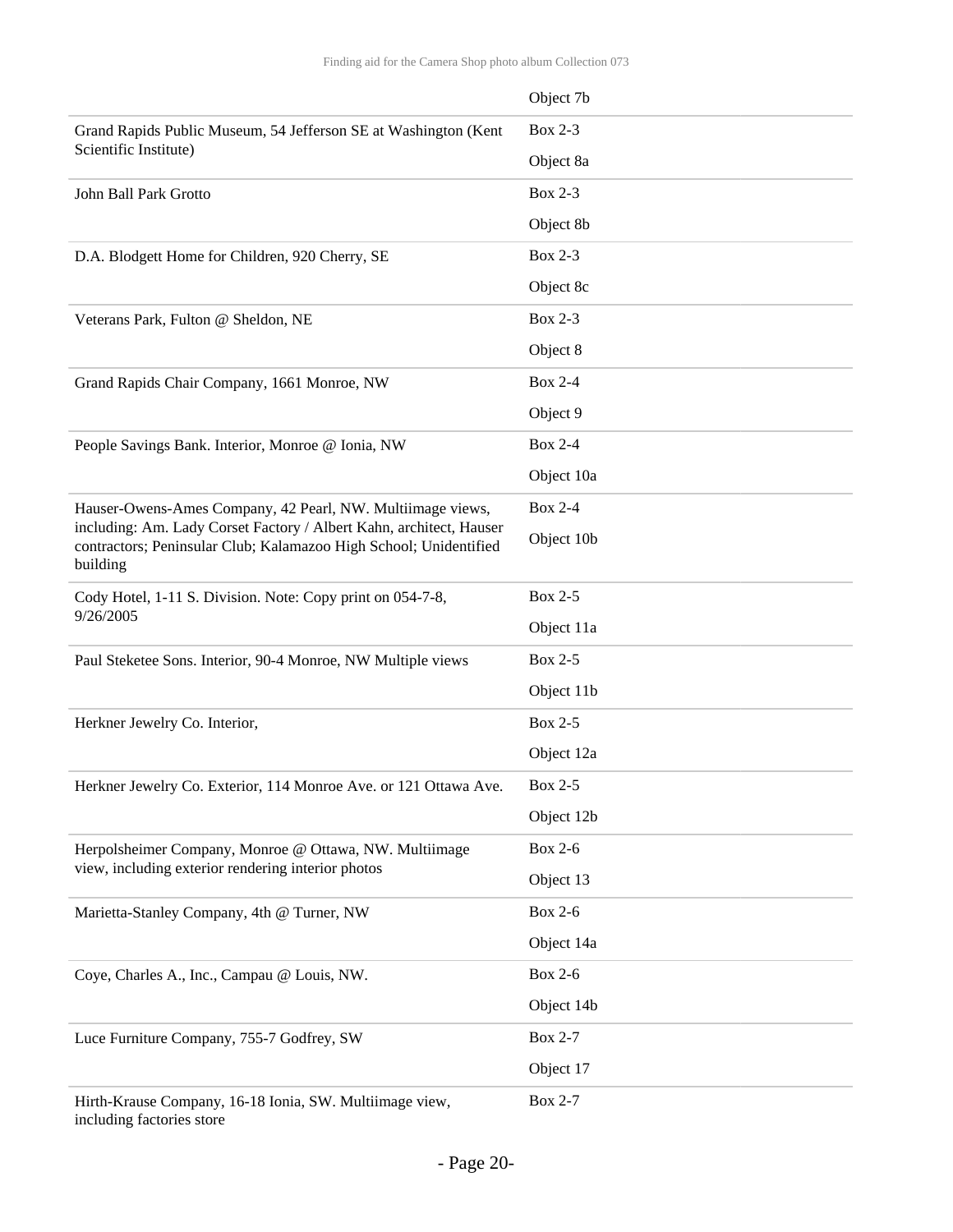|                                                                  | Object 18a      |
|------------------------------------------------------------------|-----------------|
| Terrell's Equipment Company, Hall @ Hilton, SW Interior, lockers | <b>Box 2-7</b>  |
|                                                                  | Object 18b      |
| Jennings Perfumery Company, 25-6 Campau, NW. Multiimage          | <b>Box 2-8</b>  |
| view, including Dorothy Vernon Perfume advertising display       | Object 21a      |
| Camera Shop, 16 Monroe, NW. Interior.                            | <b>Box 2-8</b>  |
|                                                                  | Object 21b      |
| Macey Company, 1516-44 S. Division. Drawing, Robinson            | <b>Box 2-8</b>  |
| (architects?)                                                    | Object 22       |
| Michigan Chair Co., Godfrey @ Franklin, SW                       | <b>Box 2-9</b>  |
|                                                                  | Object 27       |
| Monroe Center View, NW from Division.                            | <b>Box 2-9</b>  |
|                                                                  | Object 28a      |
| Western Michigan Cadillac Company, 19-25 Lagrave, SE. Birdseye   | <b>Box 2-9</b>  |
| view                                                             | Object 28b      |
| Kent County Courthouse, Crescent @ Ionia, NW                     | <b>Box 2-10</b> |
|                                                                  | Object 29a      |
| Grand Rapids Advertising Company, 15 Market, NW. American        | <b>Box 2-10</b> |
| Laundry electric light sign.                                     | Object 29b      |
| Bissell Carpet Sweeper Company, 210-218 Erie, NW [Composite      | <b>Box 2-10</b> |
| view]                                                            | Object 30       |
| A.F. Burch Co., 217-9 S. Division. Multiimage view               | Box 2-11        |
|                                                                  | Object 41a      |
| Niagara Café, 11 S. Division. Interior                           | Box 2-11        |
|                                                                  | Object 41b      |
| Leitelt Iron Works, Erie @ Mill, NW. Drawing. Detroit :          | Box 2-11        |
| Meinzinger Studio.                                               | Object 42       |
| George Mathews, Jewell Furnaces, 408 S. Division                 | Box 2-12        |
|                                                                  | Object 53a      |
| Court House Livery, 241 Bond, NW. [Building has C.L. Ives, 1874, | Box 2-12        |
| with addresses 65 67 ? St.]                                      | Object 53b      |
| Imperial Furniture Company, 1640 Broadway, NW                    | Box 2-12        |